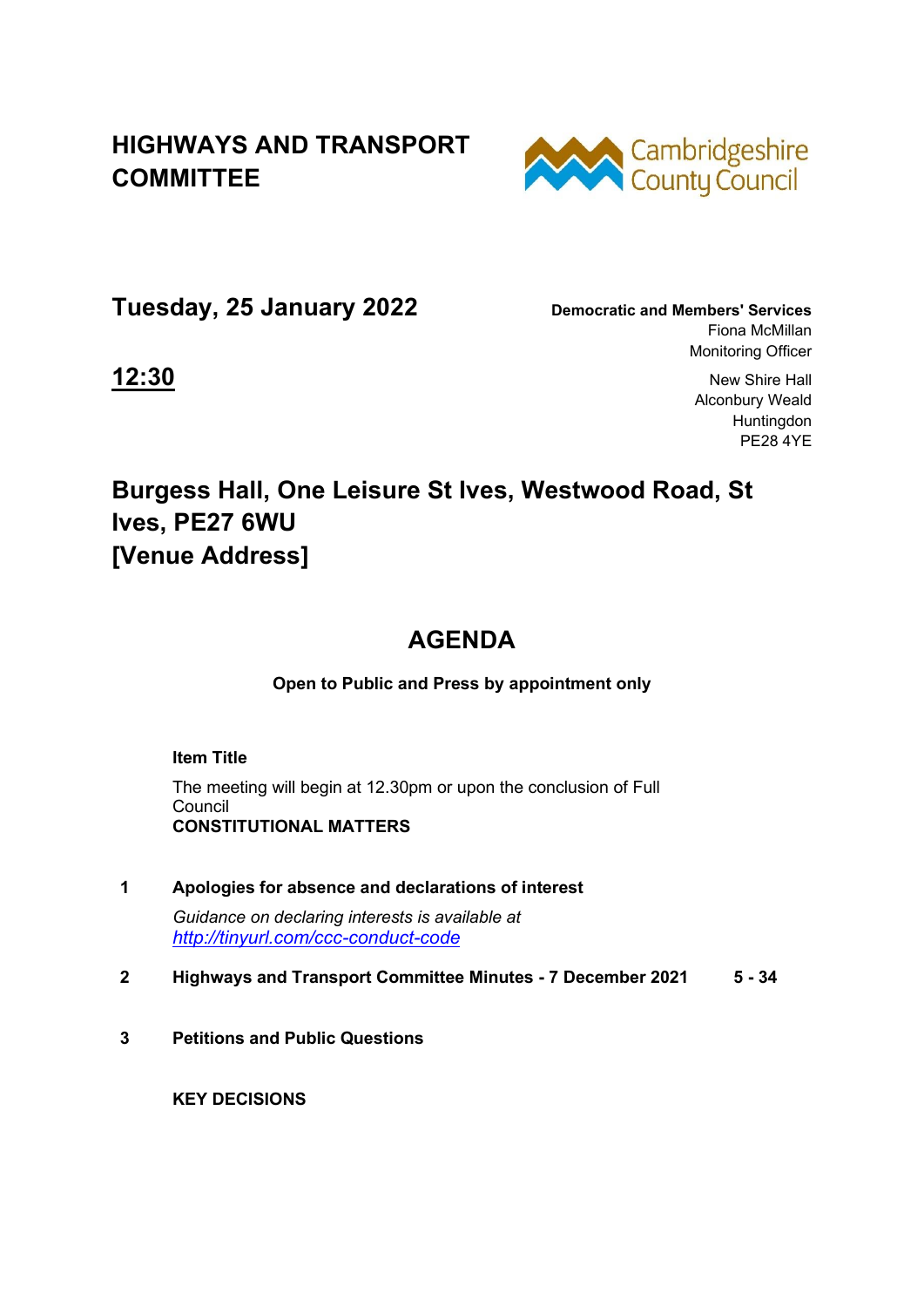| 4              | <b>Parking Enforcement and Permits System</b>                          | $35 - 40$  |
|----------------|------------------------------------------------------------------------|------------|
| $5\phantom{1}$ | Highway Capital Maintenance Programme 2021-22 Schemes over<br>£500,000 | $41 - 46$  |
| 6              | <b>Winter Service Vehicle Fleet Procurement</b>                        | 47 - 56    |
|                | <b>DECISIONS</b>                                                       |            |
| 7              | 20 mph Schemes                                                         | 57 - 66    |
| 8              | <b>Finance Monitoring Report - November 2021</b>                       | $67 - 116$ |
| 9              | <b>A428 DCO Position Review</b>                                        | 117 - 132  |
| 10             | <b>Highways and Transport Committee Agenda Plan</b>                    | 133 - 134  |

## **Attending meetings and COVID-19**

Meetings of the Council take place physically and are open to the public. Public access to meetings is managed in accordance with current COVID-19 regulations and therefore if you wish to attend a meeting of the Council, please contact the Committee Clerk who will be able to advise you further. Meetings are streamed to the Council's website: [Council meetings](https://www.cambridgeshire.gov.uk/council/meetings-and-decisions/council-meetings-live-web-stream)  [Live Web Stream - Cambridgeshire County Council.](https://www.cambridgeshire.gov.uk/council/meetings-and-decisions/council-meetings-live-web-stream) If you wish to speak on an item, please contact the Committee Clerk to discuss as you may be able to contribute to the meeting remotely.

The Highways and Transport Committee comprises the following members:

Councillor Peter McDonald (Chair) Councillor Gerri Bird (Vice-Chair) Councillor Alex Beckett Councillor Piers Coutts Councillor Douglas Dew Councillor Lorna Dupre Councillor Janet French Councillor Ryan Fuller Councillor Derek Giles Councillor Simon